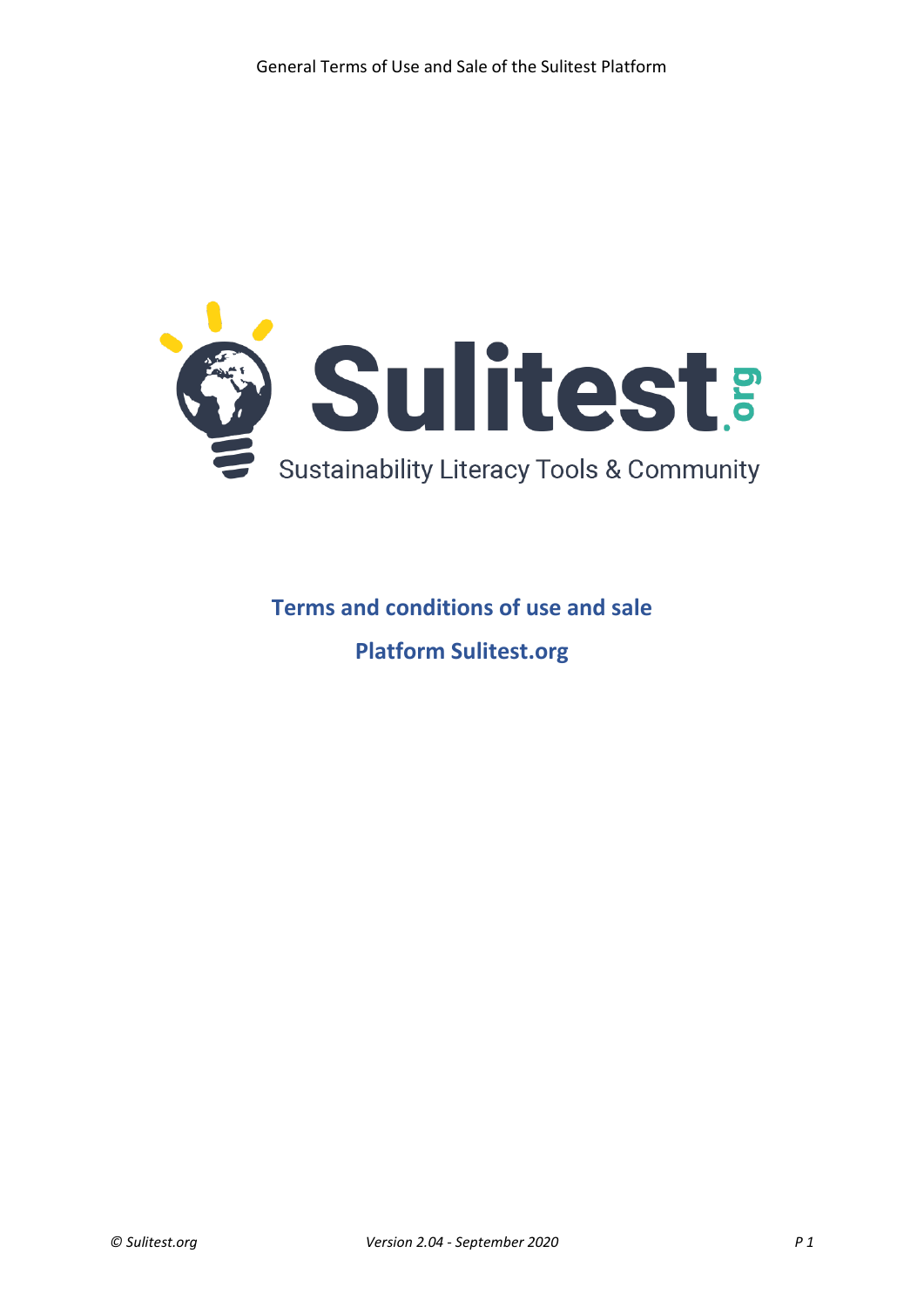# **TABLE OF CONTENTS**

| Article I.    |  |                                                                               |  |  |  |  |  |
|---------------|--|-------------------------------------------------------------------------------|--|--|--|--|--|
| Article II.   |  |                                                                               |  |  |  |  |  |
| Article III.  |  |                                                                               |  |  |  |  |  |
| Article IV.   |  |                                                                               |  |  |  |  |  |
| Section 4.01  |  |                                                                               |  |  |  |  |  |
| Section 4.02  |  |                                                                               |  |  |  |  |  |
| Section 4.03  |  |                                                                               |  |  |  |  |  |
| Section 4.04  |  |                                                                               |  |  |  |  |  |
|               |  | Article V. GENERAL CONDITIONS FOR MAKING THE PLATFORM'S SERVICES AVAILABLE  6 |  |  |  |  |  |
| Section 5.01  |  |                                                                               |  |  |  |  |  |
| Section 5.02  |  |                                                                               |  |  |  |  |  |
| Section 5.03  |  |                                                                               |  |  |  |  |  |
| Section 5.04  |  |                                                                               |  |  |  |  |  |
| Section 5.05  |  |                                                                               |  |  |  |  |  |
| Article VI.   |  |                                                                               |  |  |  |  |  |
| Section 6.01  |  |                                                                               |  |  |  |  |  |
| Section 6.02  |  |                                                                               |  |  |  |  |  |
| Section 6.03  |  |                                                                               |  |  |  |  |  |
| Section 6.04  |  |                                                                               |  |  |  |  |  |
| Section 6.05  |  |                                                                               |  |  |  |  |  |
| Section 6.06  |  |                                                                               |  |  |  |  |  |
| Section 6.07  |  |                                                                               |  |  |  |  |  |
| Article VII.  |  |                                                                               |  |  |  |  |  |
| Article VIII. |  |                                                                               |  |  |  |  |  |
| Article IX.   |  |                                                                               |  |  |  |  |  |
| Article X.    |  |                                                                               |  |  |  |  |  |
| Article XI.   |  |                                                                               |  |  |  |  |  |
| Article XII.  |  |                                                                               |  |  |  |  |  |
| Article XIII. |  |                                                                               |  |  |  |  |  |
| Article XIV.  |  |                                                                               |  |  |  |  |  |
| Article XV.   |  |                                                                               |  |  |  |  |  |
| Article XVI.  |  |                                                                               |  |  |  |  |  |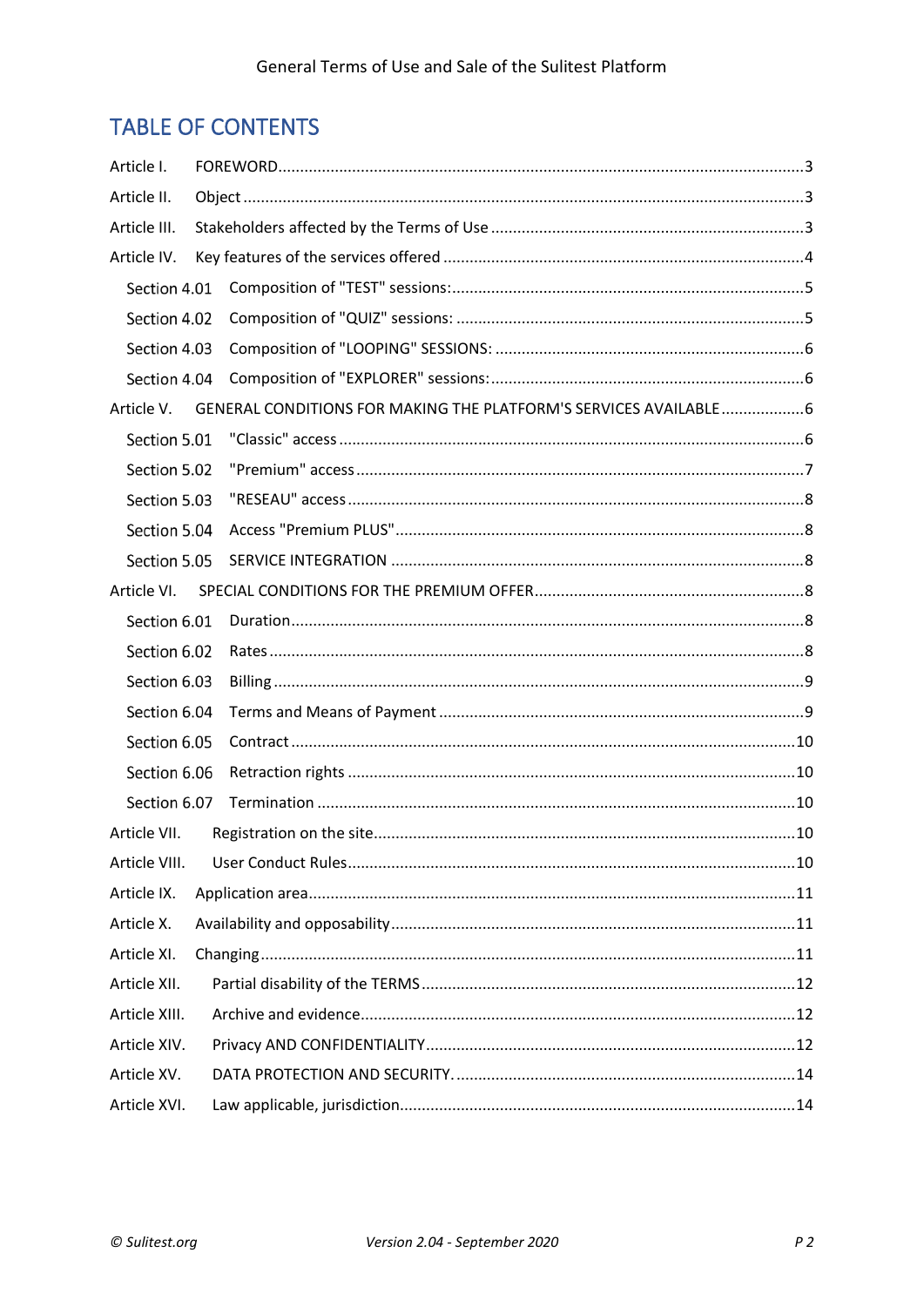### ARTICLE I. FOREWORD

<span id="page-2-0"></span>Sustainability Literacy Test ('Sulitest.org'), is a non-profit association registered in the Bouches-du-Rhône Prefecture (France) in the form of the Association Act 1901 bearing the No. W133022480 - Prefecture of Bouches-du-Rhône SIREN - 812 161 859.

Its head office is based in Kedge BS, Domaine de Luminy - BP 921 - 13288 Marseille - France and it is represented by its President, Jean-Christophe Carteron.

#### **Sulitest.org's mission is to measure and improve knowledge, skills and mindset about sustainable development around the world.**

In this context, the association Sulitest.org has created and disseminates a series of online tools on its website [www.sulitest.org,](http://www.sulitest.org/) known as the "platform", which it makes available to its stakeholders under certain conditions, defined in this document.

# ARTICLE II. OBJECT

<span id="page-2-1"></span>These **"General Terms of Use**" apply to the service of making access to the platform available at sulitest.org and all the services provided by that platform, free of charge.

The **"General Terms of Sales"** applies to paid services. *Sections specifically related to paid* 

# *services are marked with an icon on the corner.*

Any individual or organization that accesses this service declares that they have read and accepted fully the Terms. Anyone who does not understand or refuse to comply with any of the Terms is advised not to use the platform.

Sulitest.org reserves the right to refuse access to, or exclude, without prior notification and without incurring liability, any user who does not comply with the "General Terms of Use".

Sulitest.org also reserves the right to change the "General Terms of Use" at any time. The user who does not accept these changes will be free to opt out of the Site. Failing that, he will be considered to have accepted the new version of this document.

### <span id="page-2-2"></span>ARTICLE III. STAKEHOLDERS AFFECTED BY THE TERMS OF USE

This document concerns only entities, organizations, businesses, and individuals "users of the Sulitest platform." "Sulitest platform users" are of several types:

● **ORGANIZATIONS:** university, business, NGOs, public institutions, consulting firms, training centre, networks and professional unions.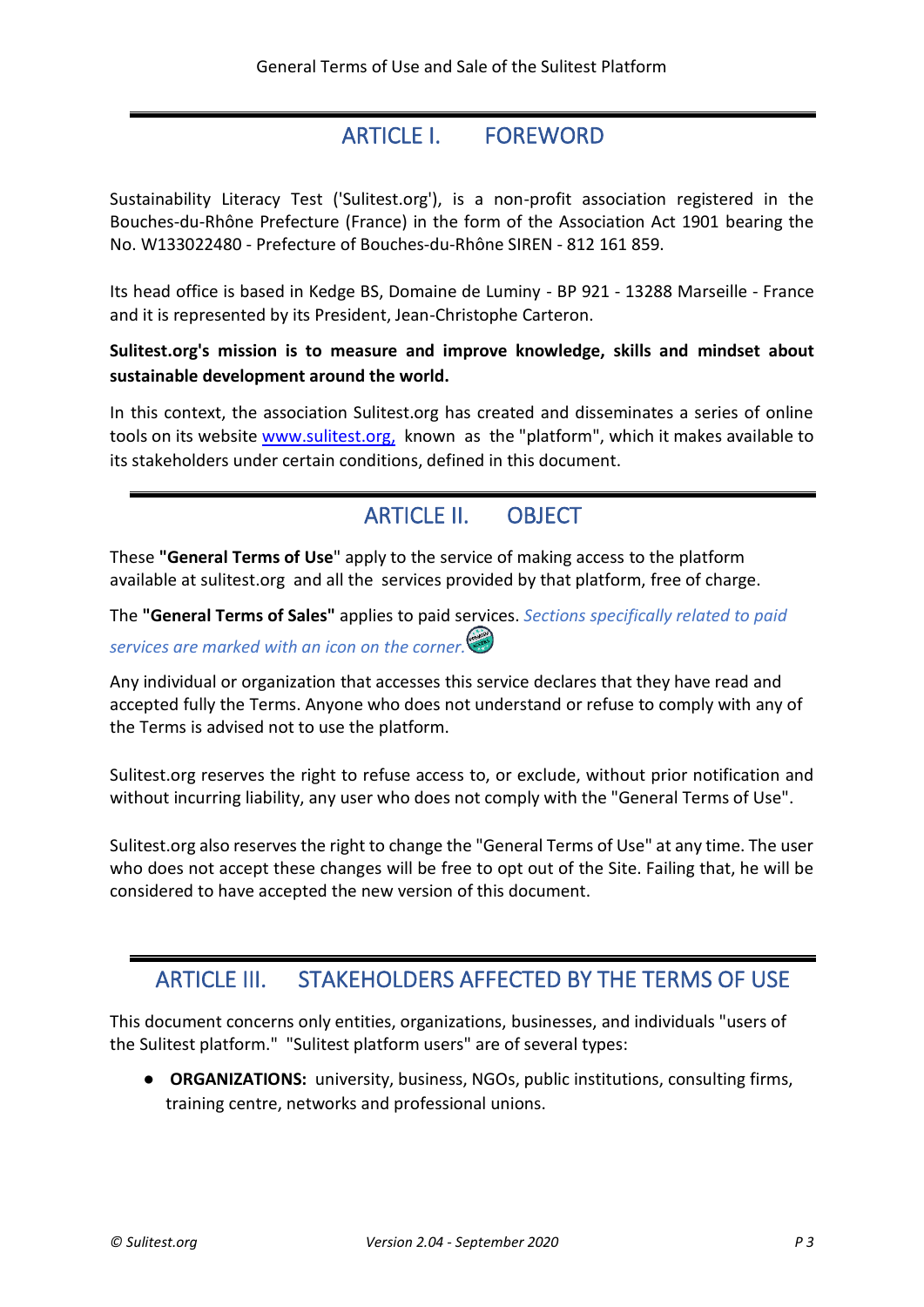- **FOCAL POINTS:** The organization's reference person, who registered the organization on the site (or replaced those who did). They serve as a privileged point of contact with the Sulitest.org association.
- **EXAMINER:** person mandated by the focal point to use the tools made available (choice of the type of tool, duration of sessions, invitation of participants...). The number of examiners per organization is not limited.
- **CANDIDATE:** a person invited by an organization to use one of the tools (employees of a company, students at a university, for example, invited to take the test) or registered independently. It should be noted that the Quiz is accessible without prior registration of the players.

*Note: Researchers working on test data, as well as contributors proposing questions to the community or participating in their translation, are subject to their own access conditions.*

# ARTICLE IV. KEY FEATURES OF THE SERVICES OFFERED

<span id="page-3-0"></span>The main services offered by the www.sulitest.org platform through the Sulitest.org association are:

- o The provision for organisations of a platform accessible on the Internet**, allowing them to administer and use within their entity the various features and services developed by Sulitest**
- o The provision for candidates of **individual sessions of these different elements, and access to answers and different sources of literature explaining the answers**

The various tools available through the sulitest.org platform are, to date:

- o The **Quiz**, an interactive team game to host a sustainable development awareness course or event.
- o The **"Test"** with two modes:
	- The **"Explore"** mode for organizing short MCQ-type sessions online for durable Development initiation and awareness
	- The **"Learning"** mode, which allows you to organize online MCQ sessions on the different areas of Sustainable Development, and allows you to deepen your knowledge through modules of international, local, or specifically issues created for an organization (unrestricted time session, without constraints on access to resources to answer questions)
- o **"Looping"** is a new interface using reverse pedagogy to better understand the SDGs and their links to specific topics, by co-creating Sulitest-type questions. The interface allows for peer learning and peer review to foster collective intelligence and critical thinking.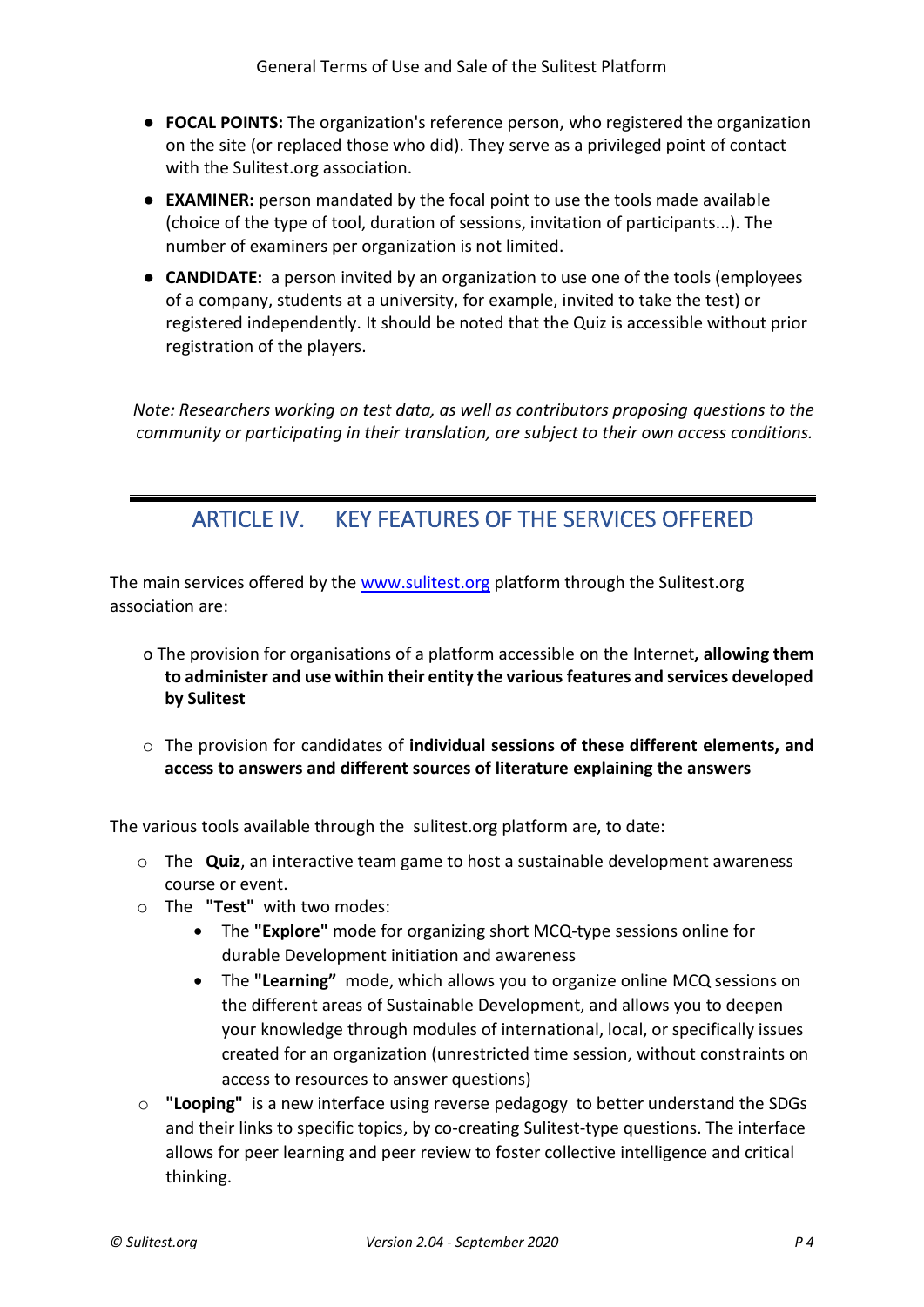The conditions for making these different services available depend on the profile of the Organization that wishes to benefit from them, or the profile of the Candidate.

Some of these services are made available free of charge by the platform, others are accessible via an annual subscription, called "Premium Access."

"Premium" access allows Organizations to customize the test, including the ability to create a question module specific to their environment, use or customize the "Explore" mode. The terms of use of its paid services are specified in the document "General Terms of Sale"

#### *COMPOSITION OF "TEST" SESSIONS:*

<span id="page-4-0"></span>Sulitest sessions in "Learning" mode are made up of different modules in which questions are drawn at random.

- o The **core module of the Test** ("CORE International"), composed of 30 questions from a corpus of international issues, created by a committee of sustainable development experts. This module is the only mandatory module, and the process is the same for all users wherever they are in the world.
- o Examiners, in charge of programming Test sessions within an organization, can also complete their sessions by adding a module of local or regional questions to this first module. These **regional modules of the Specialized Module** are composed of 20 questions from a range of issues related to local or regional sustainable development issues. These modules are optional, and depend on the region or country in which the session is held and the language chosen for the Test.
- o Finally, reviewers whose organizations have subscribed to "Premium" access can create and add question modules related to the specific issues of their own organization or industry *("customized module").* These **specific "Customized" modules** are developed by these organizations, and consist of questions related to their strategy and their own sustainable development issues or initiatives. Sulitest has no visibility into the content of these modules cannot be held responsible for their content.

<span id="page-4-1"></span>For research purposes, a short **voluntary socio-demographic survey** and a survey on sustainable development **education** for students are proposed at the end of the session. The collection of this data, which will be anonymized, is intended for researchers and research centres working on sustainable development issues.

Section 4.02 **COMPOSITION OF "QUIZ" SESSIONS:**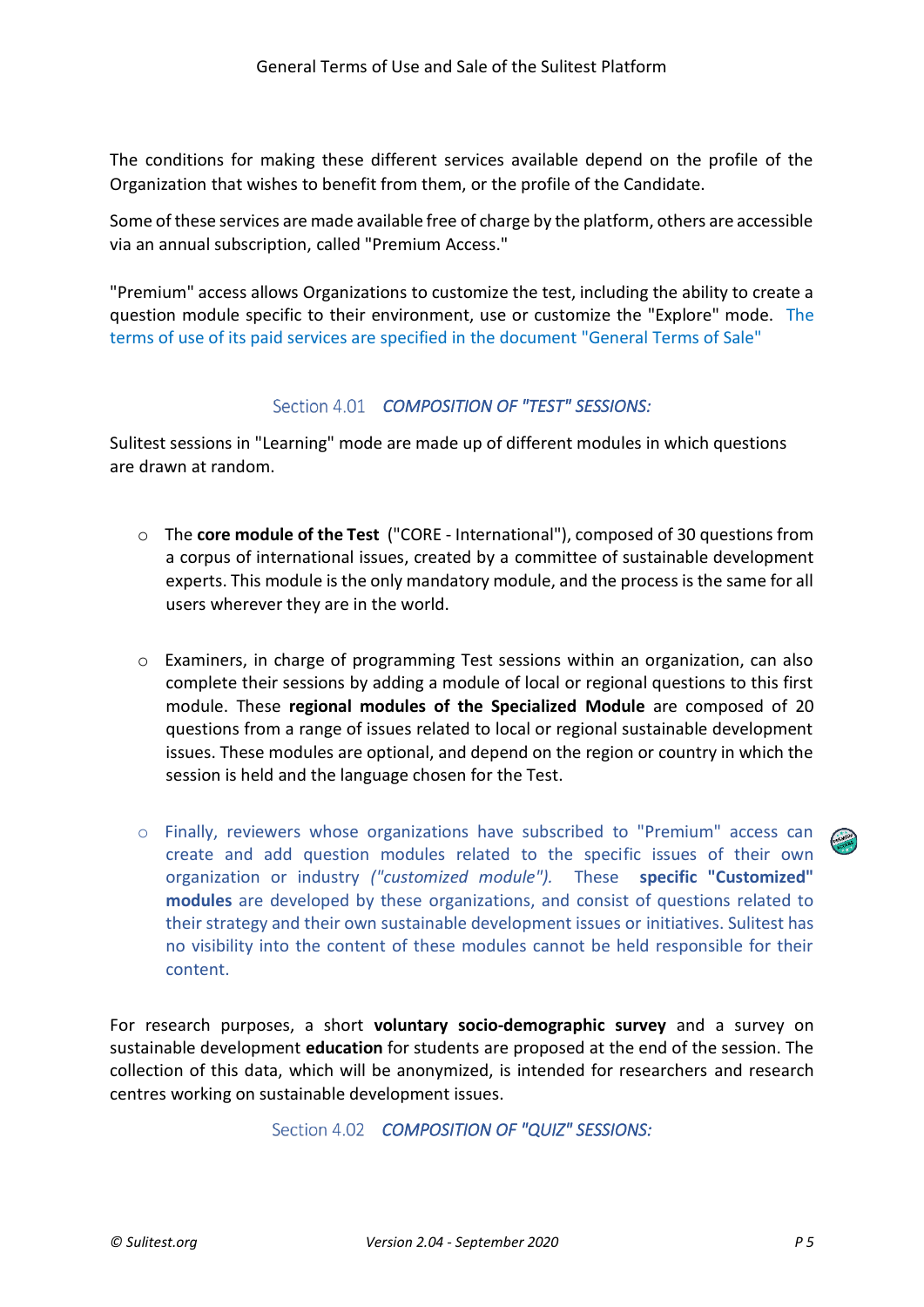The Quiz is a real-time animation tool, allowing you to organize a team-to-team game, based on a corpus of 6 to 10 questions. The organizer can register teams of candidates, have them play to answer questions about Sustainable Development, and indicate the team that gave the most expected answers.

#### *COMPOSITION OF "LOOPING" SESSIONS:*

<span id="page-5-0"></span>A reverse SDG pedagogy interface called *Looping by Sulitest* is also available online (via [www.sulitest.org](http://www.sulitest.org/) or directly via [http://looping.sulitest.org/.](http://looping.sulitest.org/) This interface allows you to organize and facilitate a session of co-creation of questions for educational purposes. Looping takes place in three phases: first each group creates one question per topic and then shares it with all the other groups. Then, each group chooses questions from the shared database to create two complete questions per topic. Finally, either the groups vote on the questions or evaluate them according to a grid available to them (see pedagogical guide).

Students can use resources that the organizer has shared beforehand on the platform dedicated to this type of session.

#### *COMPOSITION OF "EXPLORER" SESSIONS:*

<span id="page-5-1"></span>The "Explore" mode allows you to organize online quiz-type sessions for initiation or awareness purposes. The organizer can register candidates and schedule a session to pass these questions.

The "Explore" mode is based on a corpus of 10 questions, derived from a module of international issues or national/local issues, or from issues specific to the Organization. These modules are unique to the "Explore" mode.

<span id="page-5-2"></span>It is only accessible to academic or non-academic organisations through the "Premium" subscription.

# ARTICLE V. GENERAL CONDITIONS FOR MAKING THE PLATFORM'S SERVICES AVAILABLE

The conditions for making the various services of the www.sulitest.org platform available depend on the different tools and services offered by Sulitest and the profile of the Organization which wishes to benefit from them.

#### *"CLASSIC" ACCESS*

<span id="page-5-3"></span>Organizations can obtain rights to use the platform from the Sulitest.org association to organize Sulitest sessions. This type of access entitles you to:

• Access to the platform and the ability to set up and organize custom test sessions (including the Core International module, possibly one of the Specialized modules relating to a geographic area or dedicated to one of the SDGs). These sessions are organized by the "Focal Point" of the Organization under consideration, or by one of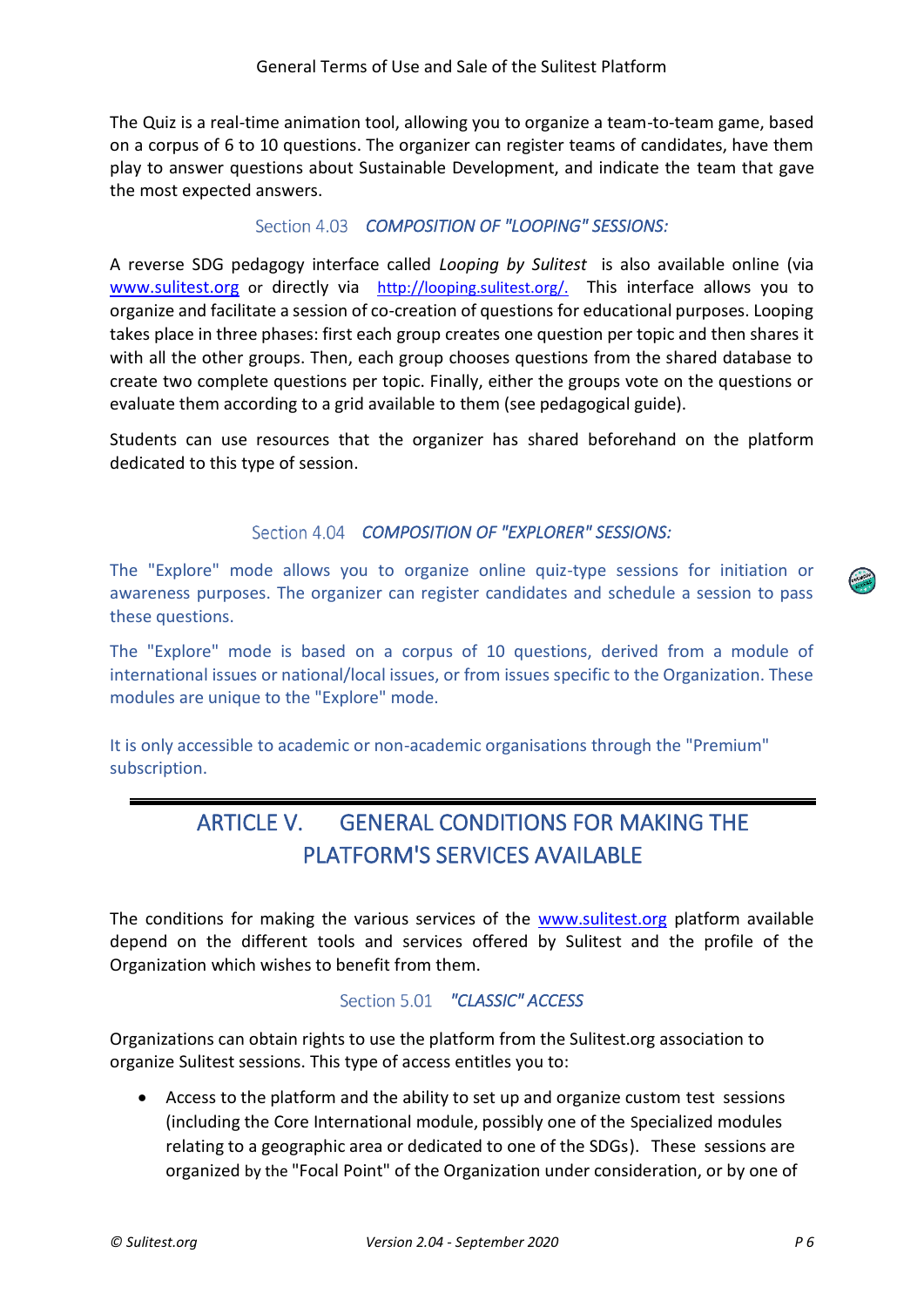the "Examiners" for the Candidates members of the Organization, without limiting the number of test sessions organized.

- Ability to set up and organize Quiz and Looping sessions
- Candidates who are members of the Organization have access to the Test, Quiz or Looping sessions organised by the Organization.

Access to these traditional tools is free for all organizations as well as candidates.

#### *"PREMIUM" ACCESS*

<span id="page-6-0"></span>Organizations can also purchase a so-called "Premium Access" right from the association Sulitest.org.

This "Premium" subscription entitles you to:

- $\circ$  The ability to create up to 30 custom modules each containing up to 50 questions, specific to their Organization. For example, an Organization will be able to create a function-specific module (purchases, production) or include certain points of its CSR policy. However, these modules are reserved for the Organization under consideration, and cannot be transferred or resold, or be part of a service offered by that Organization to another Organization. Questions produced by an Organization as part of a custom module via "Premium" access are the exclusive property of that Organization, and cannot be disseminated or shared without the written consent of that Organization.
- o The ability to set up and organize Sulitest sessions by integrating one of these custom modules without limiting the number of test sessions organized
- o The possibility to customize the test's environment on the part corresponding to the custom questions, including the addition of an introductory text and a logo (identical for all sessions) different from the usual graphic charter of Sulitest.org
- o The ability to hold test sessions in "Explore" mode
- o Access by the Organization's member candidates to the Sulitest sessions organized by the Organization to which they belong.

**Important note:** Premium access can only be used by one organization to create internally used modules (for their students/staff), and cannot under any circumstances be transferred or resold, or be part of a service offered by that Organization to another Organization (for example, a university holding a premium subscription can create and disseminate modules specifics to a given training but in no way, a client. If so, the Organization will have to subscribe to "Network access.")

The amount of these different access rights depends on the profile of the Organization in question (Academic, Non-Academic, Network...) and its size (staff or number of students).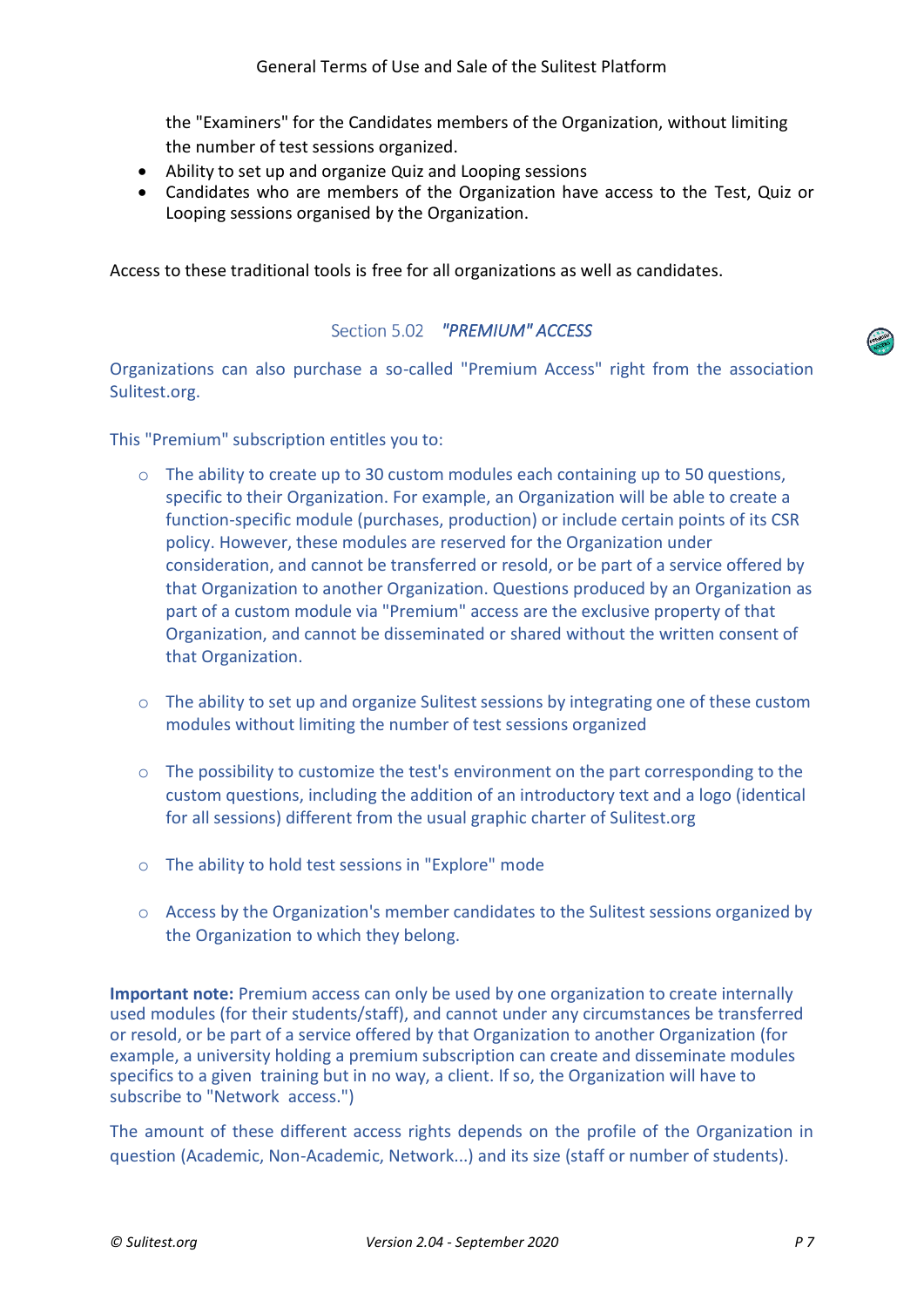#### *"RESEAU" ACCESS*

<span id="page-7-0"></span>Some consulting firms training centers, associations, networks and professional unions of professionals may subscribe to a right of access known as "Network Access". This access allows them to create specific modules and make them available to their members or customers

For example, a training centre will be able to create modules specific to one of its clients and organise sessions using this module as part of its training with its client's employees.

A trade union will be able to create modules specific to its sector of activity and make it available to all its members so that they can organize their own sessions using this module.

#### Section 5.04 ACCESS "PREMIUM PLUS"

<span id="page-7-1"></span>Organizations can also call on Sulitest to benefit from its expertise in community animation, question creation and advice in the dissemination of personalized modules. In this case, the organization will have to sign an agreement with Sulitest in addition to its premium access defining the terms of the service.

#### Section 5.05 **SERVICE INTEGRATION**

<span id="page-7-2"></span>The organization can also request a service to integrate a custom module into the Sulitest platform.

# <span id="page-7-3"></span>ARTICLE VI. SPECIAL CONDITIONS FOR THE PREMIUM OFFER

#### Section 6.01 **DURATION**

<span id="page-7-4"></span>Access fees (premium, premium plus and networks) are charged on the basis of a subscription for an **irreducible duration of one year** from the request to open the rights (by email or, as soon as payment is received). A premium subscription is available at Sulitest.org. This subscription is **automatically renewed,** unless explicit request made before the anniversary date of subscription of the annual subscription.

<span id="page-7-5"></span>Any subscription subscribed is billed in full at the time of subscription for a period of one year. The cancellation of the subscription during the year will result in its termination at the end of the billing cycle, but will not result in any refund of the current annual subscription. The automatic renewal of the Subscription can be cancelled at any time, however any billing period initiated will be billed in full.

Section 6.02 RATES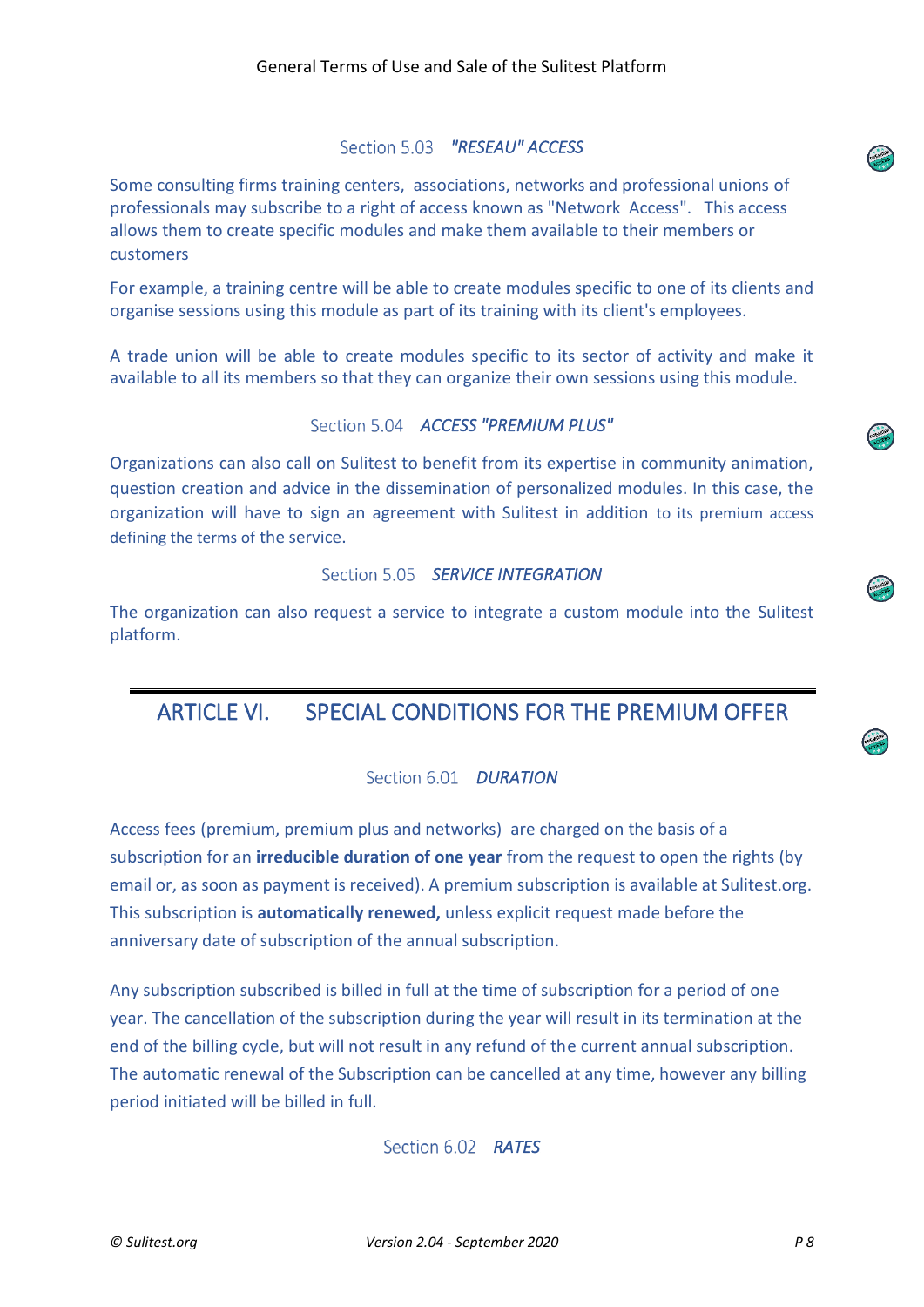The rates shown are those valid as of January  $1<sup>st</sup>$ , 2020, and are understood as tax-free amounts. The various access rights are acquired directly on the www.sulitest.org website, [www.sulitest.org](http://www.sulitest.org/) or from the association Sulitest.org.

| <b>Sulitest:</b><br>Sustainability Literacy Tools & Community                                                 | Test                                                                                              | Session de 30 questions Internationales<br>+ modules spécialisés (régionaux ou ODD)                                                                           |                                             | Accès basique                                                                   |                                                                                                                                                        |  |  |
|---------------------------------------------------------------------------------------------------------------|---------------------------------------------------------------------------------------------------|---------------------------------------------------------------------------------------------------------------------------------------------------------------|---------------------------------------------|---------------------------------------------------------------------------------|--------------------------------------------------------------------------------------------------------------------------------------------------------|--|--|
| Offre & grille<br>tarifaire HT<br>Janvier 2020                                                                | Ouiz<br>Looping<br>by Suthern                                                                     | Session de 10 questions Internationales ou<br>Locales (jeu en live ou en équipe)<br>outil de pédagogie inversée pour<br>mieux comprendre les ODD              | Enseignement<br>supérieur<br><b>Gratuit</b> | Entreprises, ONG<br>& institutions<br>Gratuit                                   | Réseau &<br>um pour les ONG<br>Association pro<br><b>Gratuit</b>                                                                                       |  |  |
| Accès premium                                                                                                 |                                                                                                   |                                                                                                                                                               |                                             |                                                                                 |                                                                                                                                                        |  |  |
| Customization                                                                                                 | Ajout de module customisés par<br>l'organisation, utilisables dans<br>différents types de session | &<br>Explorer<br>oover Conseges & Challenge                                                                                                                   | + questions customisées                     | Sessions de sensibilisation. Corpus de<br>10 questions «Explorer» International | PREMIUM<br>ACCESS                                                                                                                                      |  |  |
| Établissement d'enseignement supérieur<br>Entreprises, ONG <sup>**</sup> & institutions                       |                                                                                                   |                                                                                                                                                               |                                             |                                                                                 |                                                                                                                                                        |  |  |
| Moins de 1000 étudiants * 1000€HT/an                                                                          |                                                                                                   | Moins de 10 salariés*                                                                                                                                         |                                             |                                                                                 |                                                                                                                                                        |  |  |
|                                                                                                               |                                                                                                   | Entre 10 et 249 salariés*                                                                                                                                     |                                             |                                                                                 |                                                                                                                                                        |  |  |
| onolg<br>Plus de 1000 étudiants *                                                                             | 3000€HT/an                                                                                        | Entre 250 et 5000 salariés*                                                                                                                                   |                                             |                                                                                 | accessible à tous, et le plus équitable possible, les tarifs correspondent<br>stitutions (ETP) et non au nombre de test passé. ** Réduction de 30% acc |  |  |
| <b>Réseaux &amp; associations pro</b>                                                                         |                                                                                                   | Au delà de 5000 salariés*                                                                                                                                     |                                             |                                                                                 |                                                                                                                                                        |  |  |
|                                                                                                               |                                                                                                   | Pour plus d'informations<br>contact@sulitest.org · support@sulitest.org                                                                                       |                                             |                                                                                 | Assistance                                                                                                                                             |  |  |
| Service d'intégration<br>Intégration de vos questions dans un<br>module spécifique personnalisé 500€HT/module |                                                                                                   | Aide à la conception de module<br>9<br>Assistance à la conception de questions pour module<br>personnalisé, via notre réseau de partenaires Tarif sur demande |                                             |                                                                                 |                                                                                                                                                        |  |  |

The pricing of subscriptions depend on the nature and size of user organisations.

The association Sulitest.org reserves the right to change the rates of the services offered on the Sulitest platform at any time, while guaranteeing the Customer the application of the tariff in effect on the day of the order.

#### Section 6.03 **BILLING**

<span id="page-8-0"></span>An invoice is drawn up for each order made on the Sulitest platform. Premium subscriptions are billed over an annual period and renewed automatically, unless otherwise stated by the Organization that has subscribed to the subscription in accordance with these General Terms of Use and Sale.

#### *TERMS AND MEANS OF PAYMENT*

<span id="page-8-1"></span>The payment is due in full after the order is confirmed. Payment is made exclusively:

By bank cheque: the bank cheque is cashable in France and must be denominated in the order of "Sulitest"

By bank transfer: Sulitest's bank details are shown on each invoice issued.



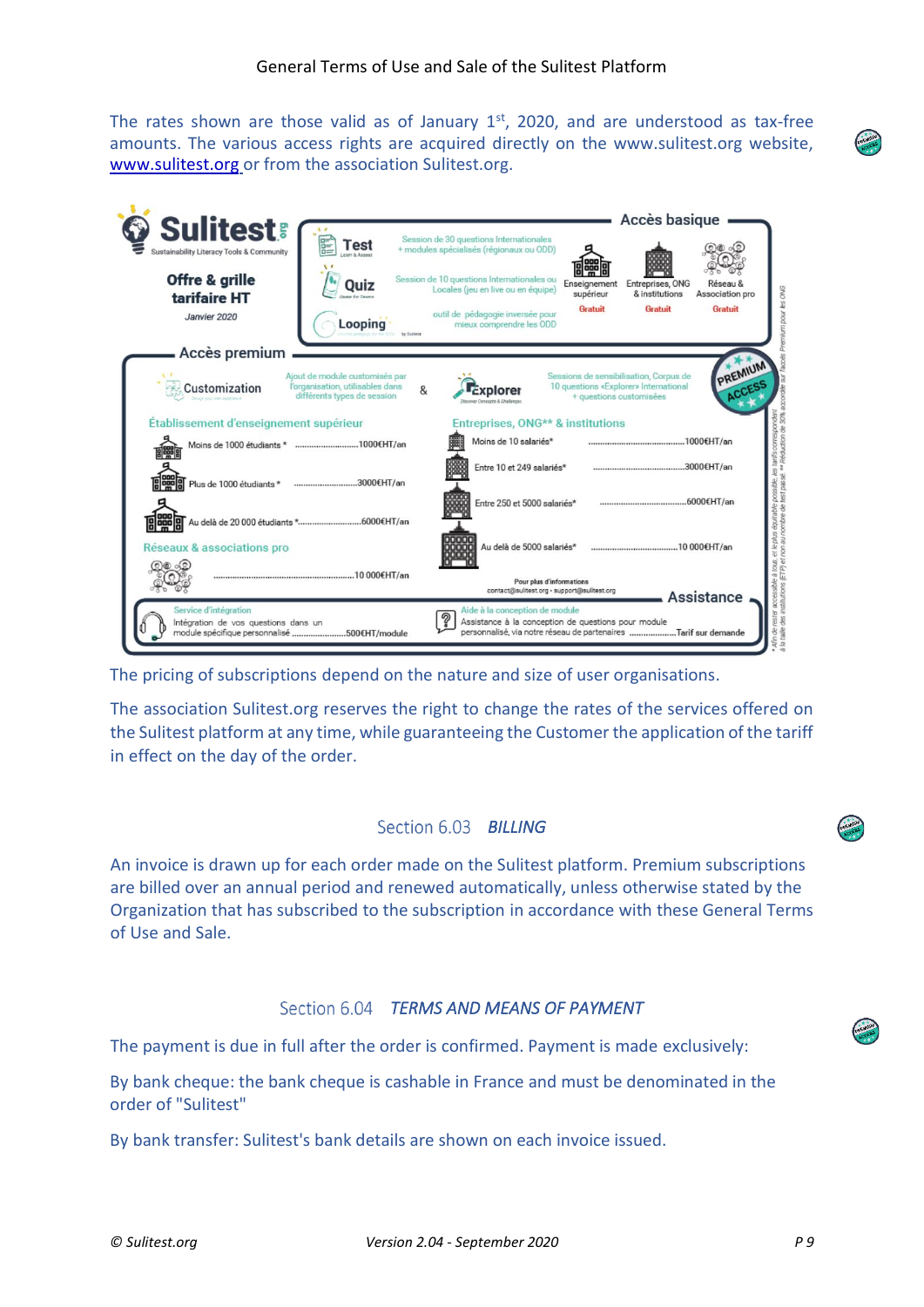#### Section 6.05 **CONTRACT**

<span id="page-9-0"></span>The sales contract is formed at the time of the order by the Customer via his personal space on Sulitest.org

#### *RETRACTION RIGHTS*

<span id="page-9-1"></span>The buyer has 14 days to exercise his right of withdrawal, without having to justify his decision. The period runs from the day the order is validated by the buyer or the automatic renewal of the subscription.

#### Section 6.07 **TERMINATION**

<span id="page-9-3"></span><span id="page-9-2"></span>In the event of non-compliance with the Terms, Sulitest reserves the right to cancel the subscription without giving rise to any refund of the current subscription.

### ARTICLE VII. REGISTRATION ON THE SITE

In order to use the services offered by the Sulitest platform, the candidate must create an account with his name, first name, valid email address and a password that he has chosen. The candidate should do what is necessary to keep the username and password strictly confidential allowing him to access the platform. In case of loss or theft of these, or if he finds a fraudulent use of his account, the candidate should inform without delay Sulitest.org by any appropriate means (email contact@sulitest.org, mail).

Sulitest guarantees the privacy and security of personal information provided by users of the platform in accordance with its Privacy Policy (see article "Confidentiality and Data Processing").

### ARTICLE VIII. USER CONDUCT RULES

<span id="page-9-4"></span>Users of the Sulitest platform are responsible for their use of the site, and recognize that they use the site in accordance with these Terms and Conditions of Use. Sulitest.org recalls that it is strictly prohibited any act of cybercrime: i.e. offences against the confidentiality, integrity and availability of access, content/data and computer systems of the site www.sulitest.org, without this list being exhaustive.

Users of the site are thus committed to complying with the rules of IT ethics and, in particular, not to intentionally carry out transactions that could result in:

o Usurping the identity of others;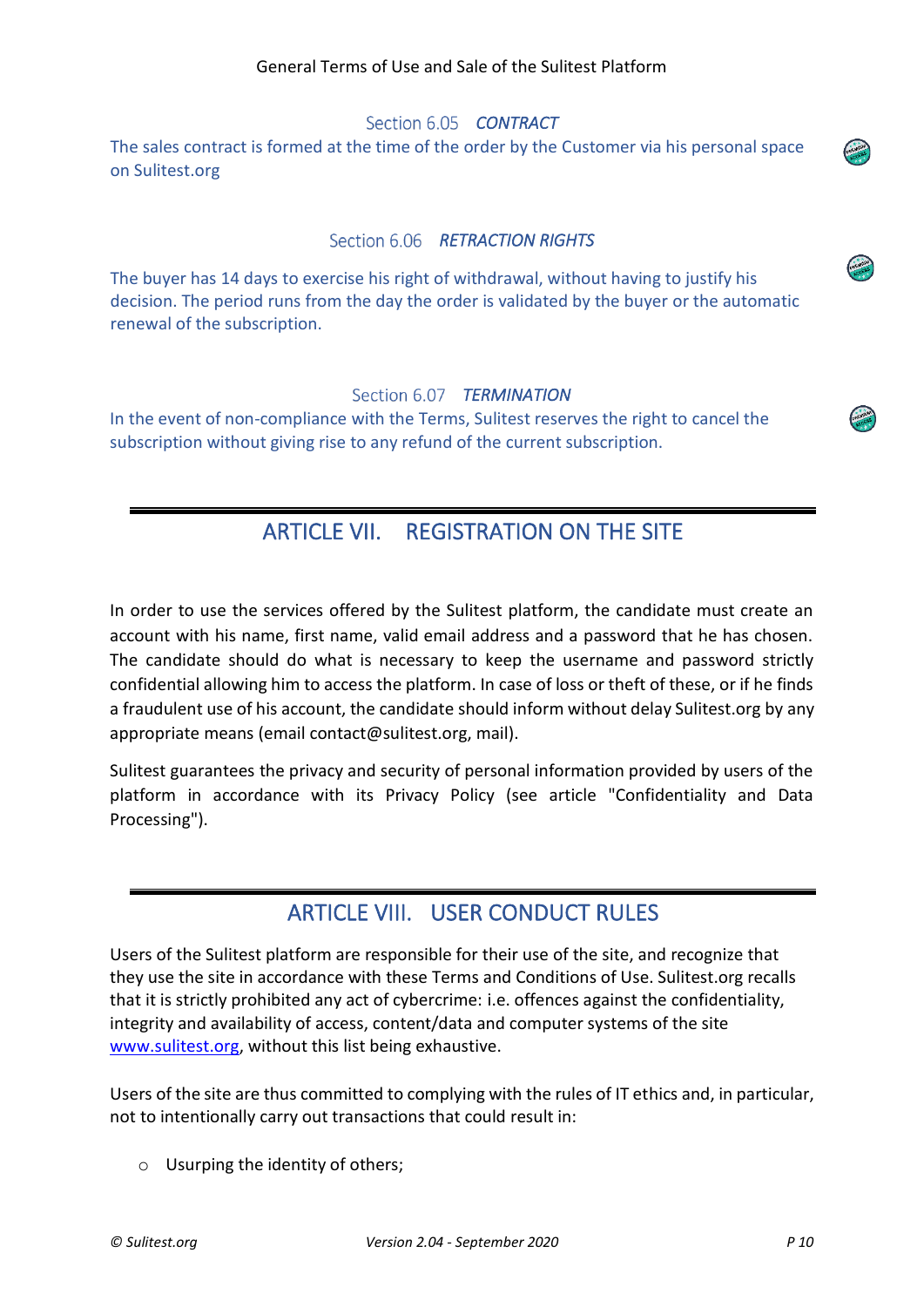- o Take ownership of another user's password
- o Change or destroy information that doesn't belong to you;
- o Access information belonging to other users without their permission;
- o Sign in or try to log into an account without permission;
- o Let someone use your username and/or password;
- o Divert one of the site's features www.sulitest.org its normal use;
- o Damage, decommission, overload or damage the server or network.

This list is non-limiting.

Users also agree not to attempt to gain unauthorized access to the Sulitest platform, or to collect unauthorized information stored on the site, servers or associated computers by any means unintentionally made available by the site.

Users of the Sulitest test also commit to:

- o Do not cheat to improve their results;
- o Do not improve or degrade the results of others;
- $\circ$  Do not publish responses to the exercises used as a method of evaluating learners.
- o Do not transfer or resell Rights to Use Sulitest Outside the Limits of their **Organization**

In the event of a user's failure to comply with any of the above rules, sulitest.org reserves the right to block access to all or part of the site's services, temporarily or permanently, without any consideration and notification to the user.

### ARTICLE IX. APPLICATION AREA

<span id="page-10-0"></span>The Terms are the contractual document against the parties, excluding any other documents, prospectuses, catalogues or photographs of products or services, which have only an indicative value.

### ARTICLE X. AVAILABILITY AND OPPOSABILITY

<span id="page-10-2"></span><span id="page-10-1"></span>The Terms are made available to users on the association's website Sulitest.org, where they are directly searchable. The Terms are enforceable against the Customer who acknowledges that they were aware of them and accepted them before using the services offered or ordering for one of the services offered.

### ARTICLE XI. CHANGING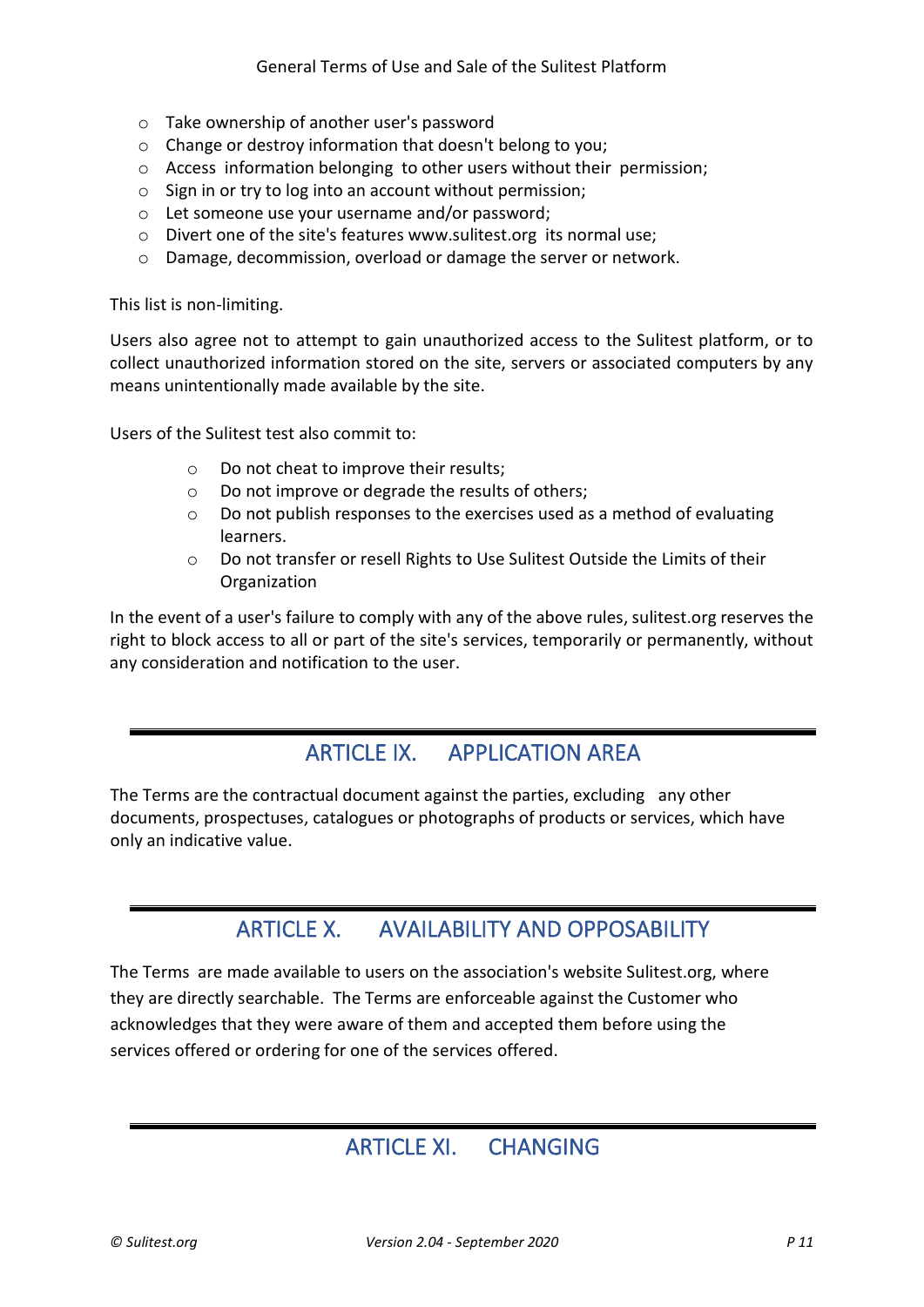Sulitest.org reserves the ability to modify its Terms at any time. In the event of a change in these Terms, the ones in effect on the date of ordering one of the platform's services www.sulitest.org,a copy dated to date may be submitted at the Customer's request.

### ARTICLE XII. PARTIAL DISABILITY OF THE TERMS

<span id="page-11-0"></span>The declaration of nullity of one of the clauses of this contract as a result of a change in legislation, regulation or a court decision cannot in any way affect the validity and compliance of these General Terms of Use.

The temporary or permanent suspension of one or more Terms clauses by the Sulitest.org association cannot be justified in its disclaimer to the other clauses of the Terms which continue to be in effect.

# ARTICLE XIII. ARCHIVE AND EVIDENCE

<span id="page-11-1"></span>The archiving of communications, purchase orders and invoices is carried out on reliable and durable support in order to constitute a copy in accordance with Article 1348 of the Civil Code.

<span id="page-11-2"></span>These communications, purchase orders and invoices can be produced as proof of the contract.

# ARTICLE XIV. PRIVACY AND CONFIDENTIALITY

Sulitest.org guarantees the confidentiality of the data transmitted after the password is entered. The user is held responsible for the use of his password. It ensures its preservation as well as its confidentiality.

#### **Data collected for the creation of an account.**

In order to participate in a session of one of the tools provided by the Sulitest platform, the candidate must first create his personal space, in order to be able to access these resources. This personal space allows the candidate to participate in the sessions to which he will be invited, and to visualize his personal results. The email address is the identifier allowing the candidate to access this personal space, with the password he has chosen. The only other mandatory data requested from the candidate when registering is his last name and first name, in order to customize this space.

#### **Using account data**

The required personal data (last name, first name, email address) is only used for platform management purposes (restore a password, assist in solving a problem). If the candidate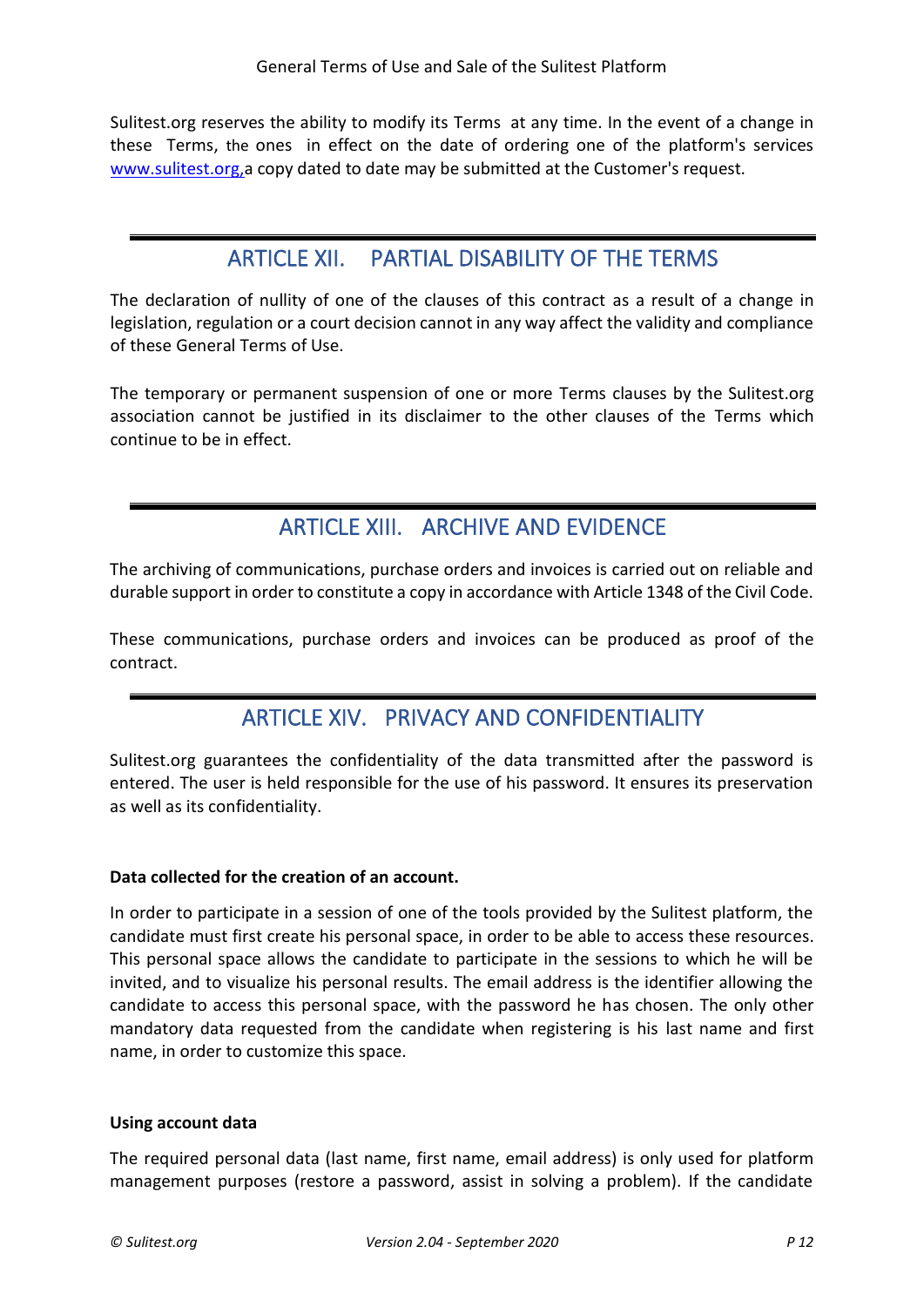wishes, it can also sign up for the Sulitest newsletter (by checking the box "I agree to receive information by email from and about Sulitest.org only"), or be automatically notified of the close end of a session to which it is registered (by checking the box "I agree to receive 2 alerts by email when my session is about to expire (for open sessions longer than 5 days).

Under no circumstances will Sulitest exploit, cede, transmit, disseminate, or lease this personal data to anyone, for commercial or other purposes, for example for commercial solicitations or to disseminate a candidate's personal results to third parties.

#### **Statistical treatment of test results**

In order to assess the evolution of knowledge about sustainable development, Sulitest produces an annual report highlighting the perception of the evolution of this knowledge through indicators of success to the different questions of the sessions carried out in the time interval considered, using the data of results obtained to the different questions by each of the candidates who passed a test session. The results obtained can also be used for research on the evolution of sustainable development knowledge of candidates who have passed the test, upon request from Sulitest by research organizations wishing to use this data. The data used for the annual report, such as those used in research on the evolution of knowledge in sustainable development, are anonymized and aggregated data, and therefore do not contain personal references to candidates who have passed the test, and do not allow individual identification of candidates who have passed the test.

#### **Data retention time**

Unless you expressly request, data related to your Sulitest personal space (name, first name, email address, results obtained) will be kept for a period of 5 years.

#### **Data processing and GDPR**

The collection, retention, and processing of data from the Sulitest platform is carried out in accordance with GDPR regulations. No personal, economic and financial, connection or location data (other than optional city and country of residence) data are collected or stored, as well as any sensitive data (data revealing racial or ethnic origin, political opinions, religious or philosophical beliefs, union membership, genetic data, biometrics for the purpose of identifying a natural person in a unique way, regarding health, sexual life or sexual orientation, data on criminal convictions or offences).

#### **Right to access your personal data**

You can access data about yourself, correct it, request its erasure, or exercise your right to limit the processing of your data (for more information about your rights, visit the website [www.cnil.fr\).](http://www.cnil.fr/)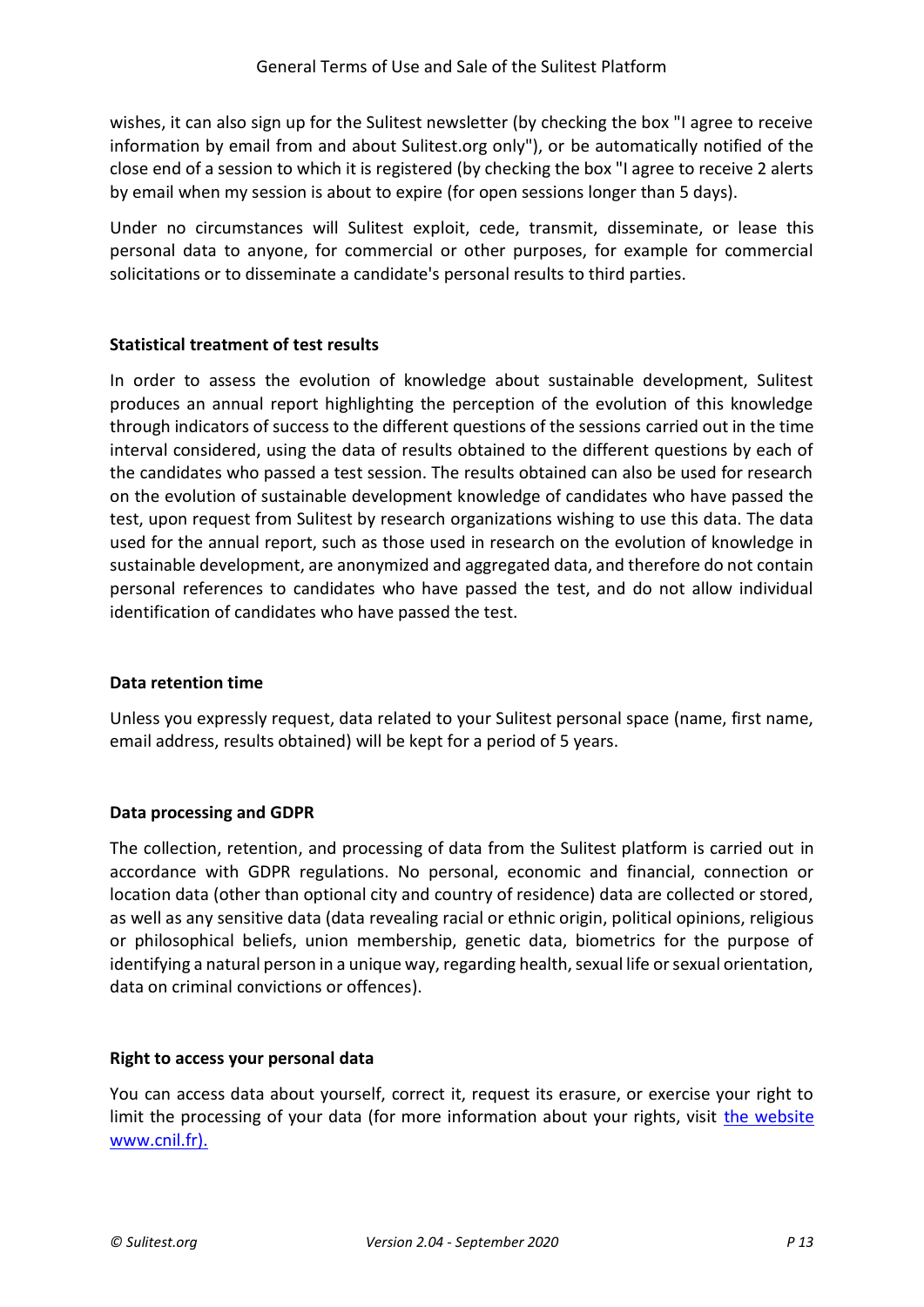To exercise these rights or for any questions about the retention or processing of your data in this device, you can contact our Data Protection Representative (DPO) at [yves@sulitest.org.](mailto:yves@sulitest.org)

If you feel, after contacting us, that your "Computer and Freedoms" rights are not being respected, you can file a complaint directly with the CNIL.

# ARTICLE XV. DATA PROTECTION AND SECURITY.

<span id="page-13-0"></span>Sulitest maintains and processes data in accordance with industry safety standards. Sulitest has appropriate technical, organizational and administrative systems, policies and procedures in place to help ensure the security, integrity and confidentiality of your data and mitigate the risk of unauthorized access or use of your data.

Data management is carried out by our IT partner, ALEAUR (209b Avenue Charles de Gaulle 92200 Neuilly-sur-Seine - SIRET 411 893 167 00014), in accordance with current legislation. The Data from the Sulitest platform is stored in two secure computer centers, located in France and certified ISO 27001, OHSAS 18001, ISO 22301, ISO 14001, SSAE16/ISAE 3401 SOCs, PCI-DSS, ISO9001, ISO 50001, HDA/HADS.

In the event that a security incident becomes known to Sulitest (unauthorized or illegal access to personal data associated with your account, or their acquisition, tampering, use, disclosure or destruction), Sulitest will take reasonable steps to inform you as soon as possible, and no later than 72 hours after learning of it. Sulitest will reasonably cooperate with you to conduct any investigation of a Security Incident by preparing the necessary notices and providing any other information reasonably requested by you in connection with this security incident, if this information is not already available to you in your account or online through updates provided by Sulitest on its [website www.sulitest.org.](http://www.sulitest.org/) 

# ARTICLE XVI. LAW APPLICABLE, JURISDICTION

<span id="page-13-1"></span>The Terms are governed by French law. Any dispute to which the terms and conditions of sale could give rise will be brought before the competent courts under the rules of common law.